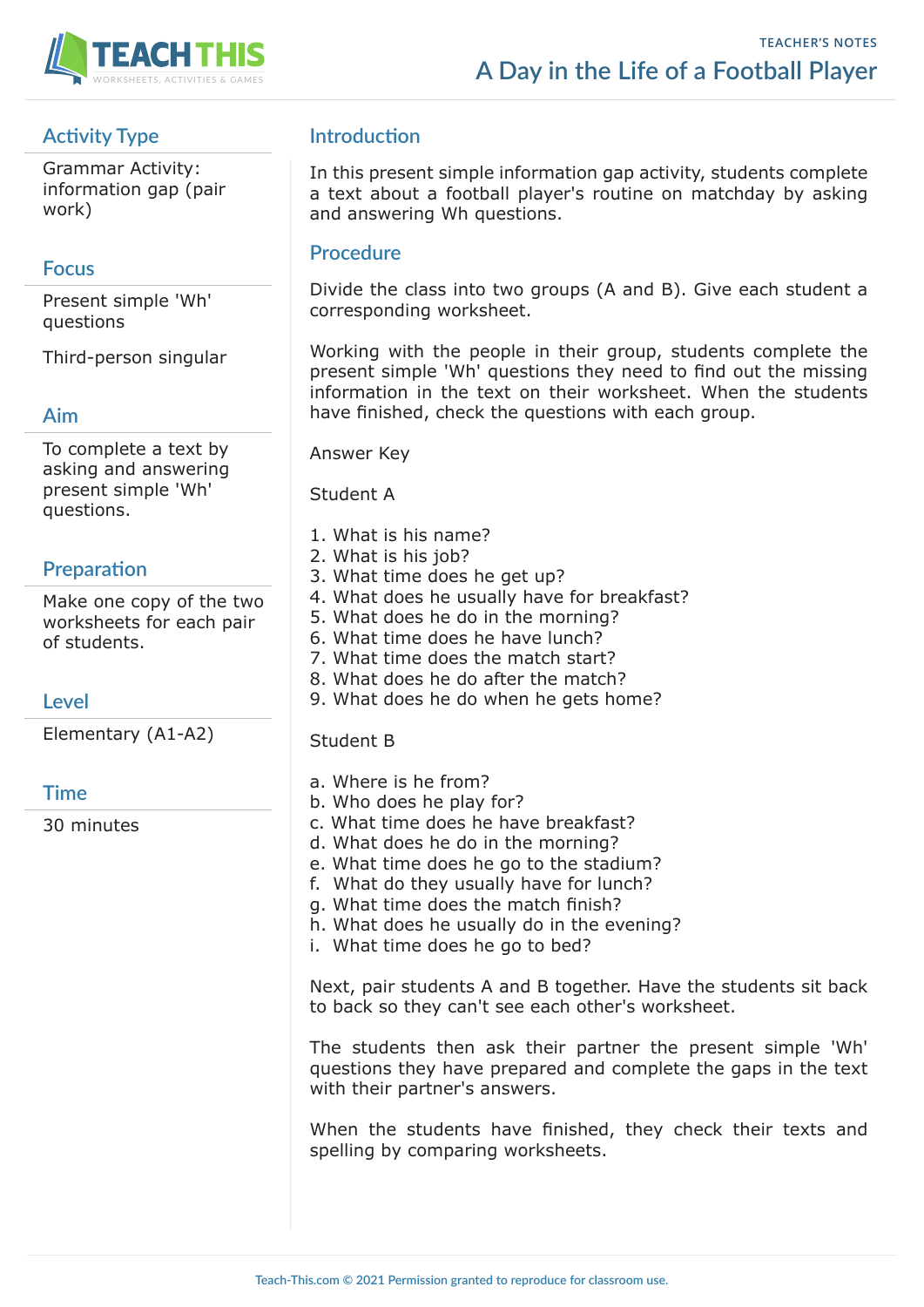

### **Student A**

| My name is (1) , and I'm from England. I'm a (2)                                     |  |  |  |  |  |
|--------------------------------------------------------------------------------------|--|--|--|--|--|
| and I play for Manchester United in the English Premier League. In England, football |  |  |  |  |  |
| matches are usually on Saturday. On Saturday, I get up at (3)  and                   |  |  |  |  |  |
| have breakfast at nine o'clock. I usually have (4)  In the morning, I                |  |  |  |  |  |
|                                                                                      |  |  |  |  |  |
|                                                                                      |  |  |  |  |  |
| have fish and vegetables. The match starts at (7)  and finishes at                   |  |  |  |  |  |
| quarter to five. After the match, I (8)  with the other players. In the              |  |  |  |  |  |
| evening, I usually go to a restaurant with my wife. When                             |  |  |  |  |  |
| I get home, I (9)  I go to bed at half                                               |  |  |  |  |  |
| past eleven. I'm usually very tired and sleep for a long                             |  |  |  |  |  |

time.

# **A. Complete the present simple 'Wh' questions to find out the missing information in the text.**

Write one word in each space.

|  | B. Now, ask your partner the questions and complete the gaps with their answers. |
|--|----------------------------------------------------------------------------------|
|  |                                                                                  |
|  |                                                                                  |
|  |                                                                                  |
|  |                                                                                  |
|  |                                                                                  |
|  |                                                                                  |
|  |                                                                                  |
|  |                                                                                  |
|  |                                                                                  |